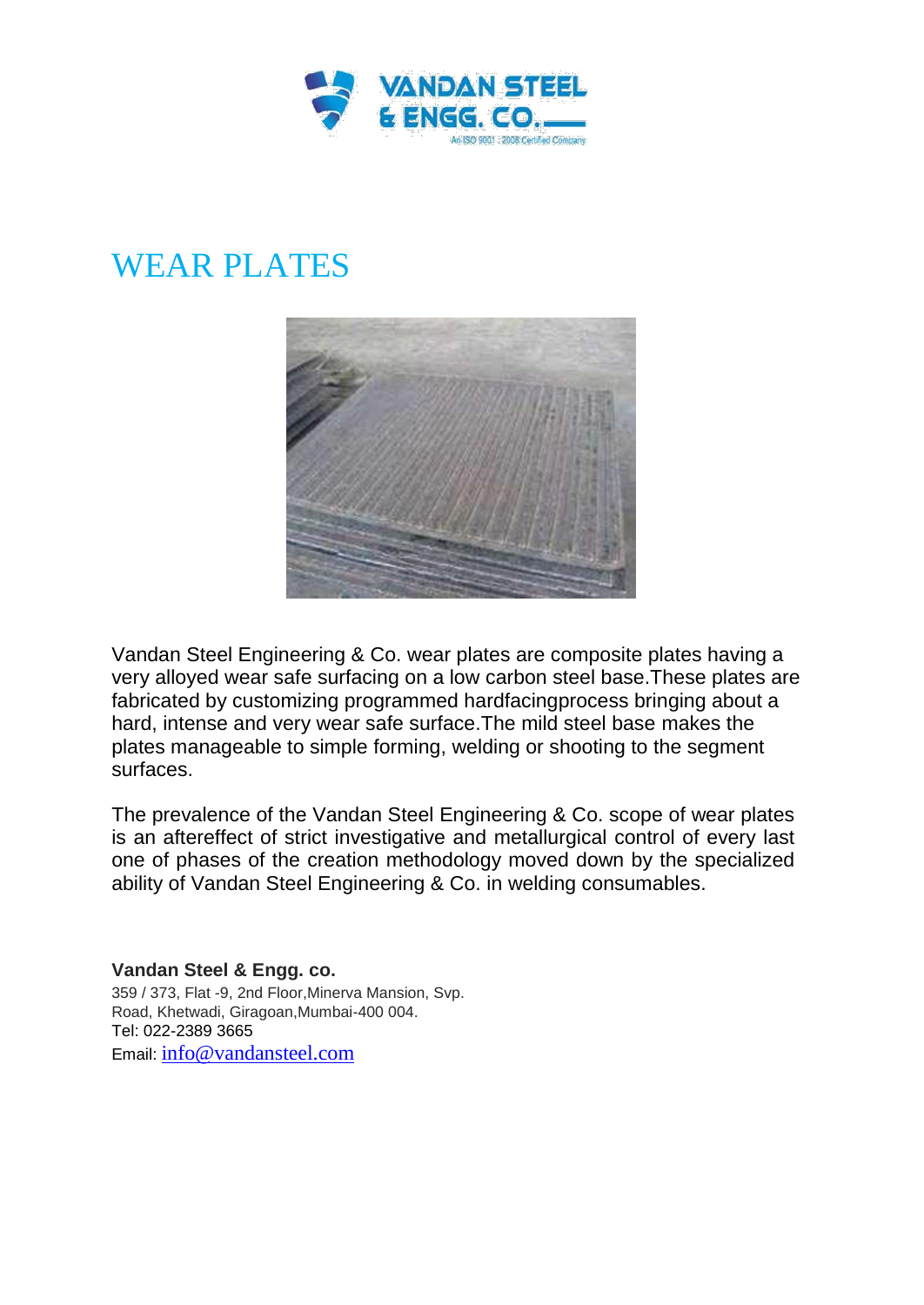

An organization's presence relies on benefit and the quality of its products. Wear plates are utilized to make a more drawn out life interest in supplies, for example:

- Wear Blades
- Choppers
- Scrapers
- Mining Tools
- Chippers
- Punch Press Applications
- Wear Rings
- Wear Segments
- Bucket Scrapers

## **Vandan Steel & Engg. co.**

359 / 373, Flat -9, 2nd Floor,Minerva Mansion, Svp. Road, Khetwadi, Giragoan,Mumbai-400 004.